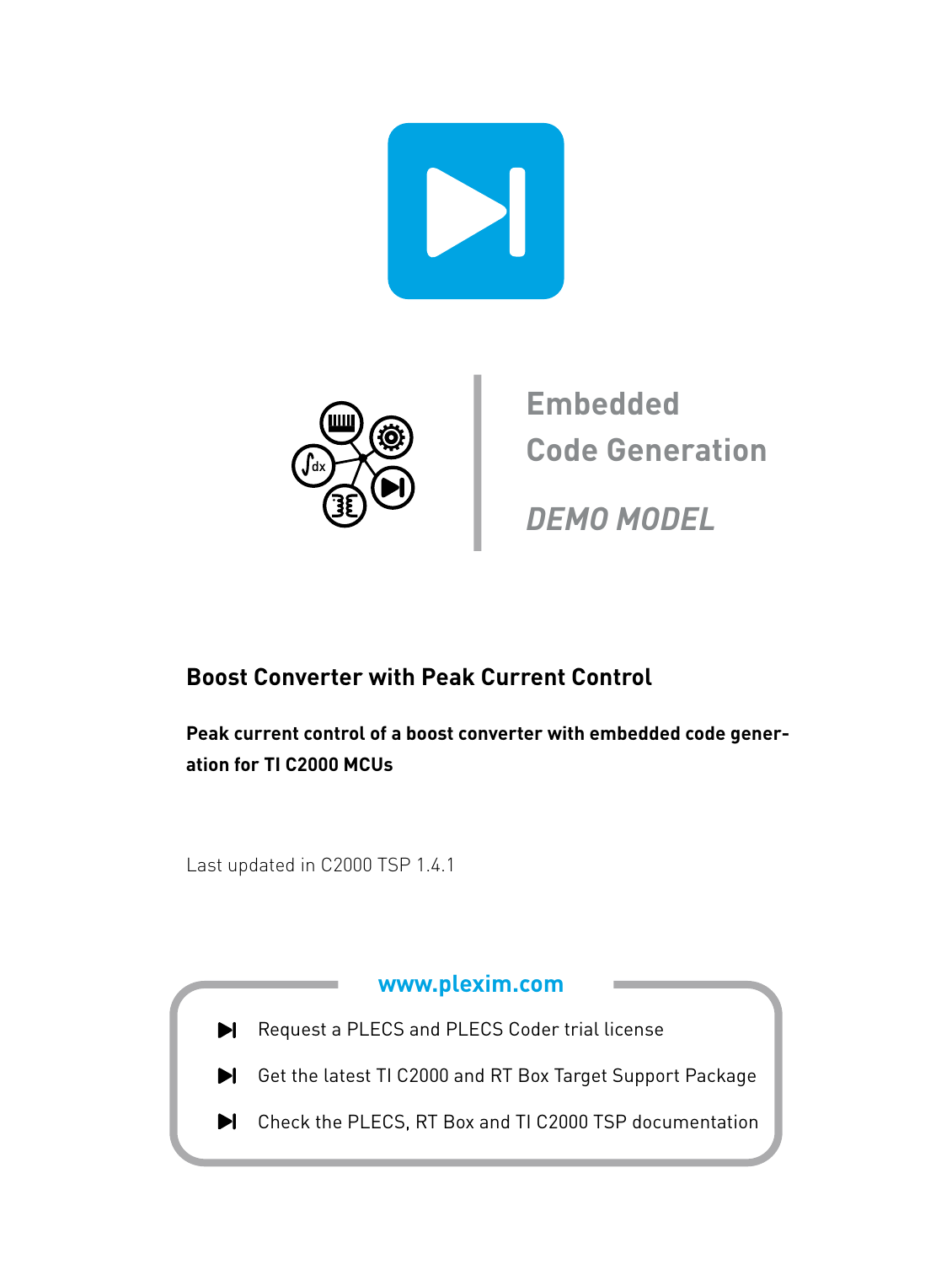# **1 Overview**

This demo model features a boost converter circuit with peak current mode control operating in continuous conduction mode (CCM). The peak current control is implemented using the Peak Current Control (PCC) component of the TI C2000 Target Support Library. The component integrates several MCU peripherals including a PWM generator, comparator, and a digital-to-analog converter to achieve the desired PCC functionality.

The model is split into two distinct subsystems called "Plant" and "Controller". The plant contains a boost converter circuit, and the controller uses the TI C2000 PCC component to implement peak current mode control with output voltage regulation. The control logic in the controller subsystem may be built and then flashed to a TI C2000 MCU.

The following sections provide a brief description of the model and instructions on how to simulate the model.

**Note** This model contains model initialization commands that are accessible from:

*PLECS Standalone:* The menu **Simulation + Simulation Parameters... + Initializations**

*PLECS Blockset:* Right click in the **Simulink model window + Model Properties + Callbacks + InitFcn\***

# **2 Model**

The top level schematic contains two separate subsystems representing the controller and plant models, as shown in Fig. [1.](#page-1-0) The controller subsystem is enabled for code generation from the **Edit + Subsystem + Execution settings...** menu. This configuration is necessary to generate the model code for a subsystem via the PLECS Coder.

<span id="page-1-0"></span>

**Figure 1: Top level schematic of the plant and the controller subsystems**

### **2.1 Power Circuit**

The power circuit is a boost converter powering a resistive load. As shown in Fig. [2,](#page-2-0) it is supplied by a DC source voltage of  $V_{\text{in}} = 20 \text{ V}$ . The DC output voltage and inductor current measurements are connected to Signal Outport components. The inductor current is sensed via a sense resistor *RShunt*, connected to the MOSFET source pin, and the output voltage is measured via a voltage divider circuit. These measurements are then fed back to the controller.

### **2.2 Controls**

The controller subsystem is shown in Fig. [3.](#page-2-1) The "Peak Current Controller" component is responsible for current regulation. An outer voltage control loop supplies the peak current reference to the PCC block. This is implemented using a Type II controller.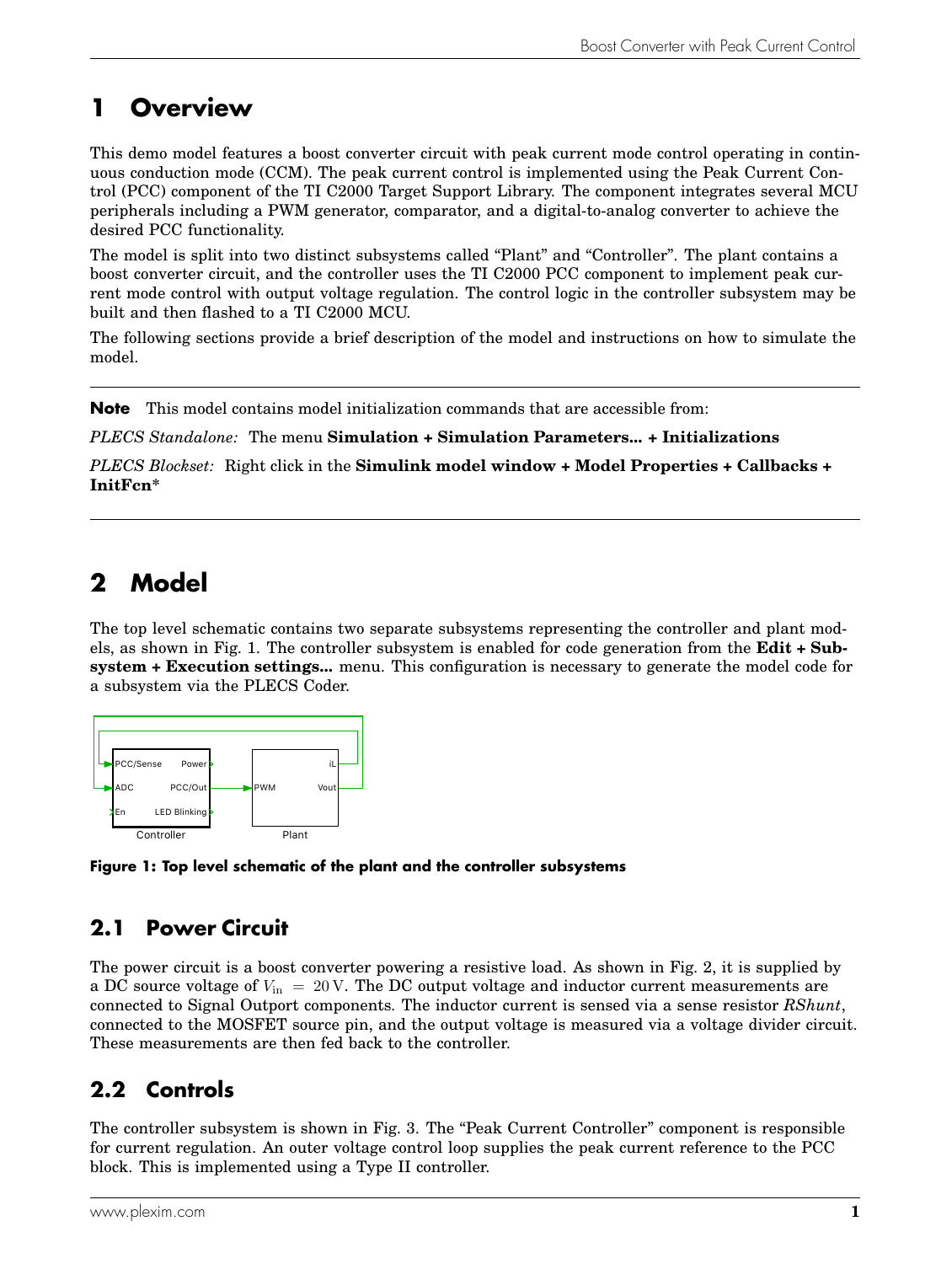<span id="page-2-0"></span>

**Figure 2: Power circuit of the boost converter**

<span id="page-2-1"></span>

**Figure 3: Controller of the H-Bridge circuit**

#### Peak current controller

In a peak current-mode controller, at the beginning of each switching cycle the output is set (gate signal is turned ON) without a pre-determined duty cycle (although a minimal and a maximal duty cycle is enforced). When the sensed inductor current exceeds the peak current reference value, the output is reset (gate signal is turned OFF). The duty cycle is therefore determined by the rise of the inductor current during the on-time.

A drawback of the peak current-mode controller is that it suffers from an inherent instability if the resulting PWM duty cycle is greater than 50%. This is visualized in Fig. [4.](#page-3-0) If a small disturbance is introduced into the system and if the duty cycle is less than 50%, the disturbance eventually decays to zero. However, if the duty cycle is greater than 50%, sustained sub-harmonic oscillations can occur. To avoid such oscillations a ramp is added to the peak current reference, as shown in Fig. [4.](#page-3-0) This ensures that disturbances are damped within one switching cycle [\[2\]](#page-6-0).

#### Open-loop with peak current determined analytically

This model can be operated in open-loop with the peak current reference determined analytically. The peak current value and the offset are calculated in the initialization commands window.

For a boost converter, the value of the peak current  $(I_{pk})$  in Continuous Conduction Mode (CCM) is

$$
I_{\rm pk} = I_{\rm in} + \frac{V_{\rm o}\,D\,(1-D)\,T_{\rm s}}{L}
$$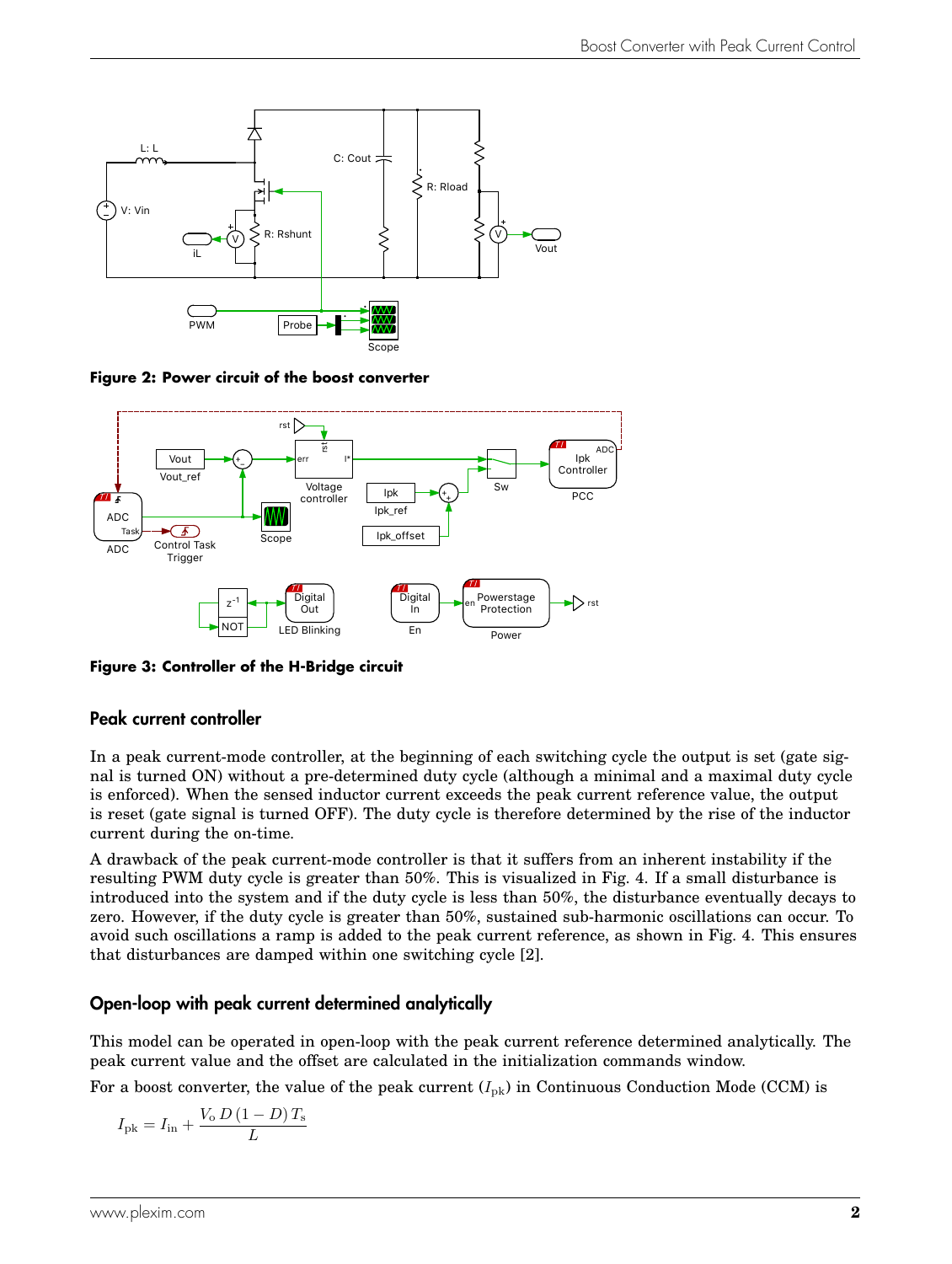<span id="page-3-0"></span>

**Figure 4: Slope compensation**

where,  $I_{\text{in}}$  is the input current,  $V_{\text{o}}$  is the output voltage, D is the duty cycle,  $T_{\text{s}}$  is the switching period and L is the inductance of the converter.

The ramp slope is set to

$$
\text{ramp} = \frac{V_{\text{o}} - V_{\text{in}}}{L}
$$

where  $V_{\text{in}}$  is the input voltage.

To compensate for the slope, the peak current reference needs to be adjusted. An offset of ramp  $\cdot$  D  $\cdot$  T<sub>s</sub> must be added to  $I_{\text{pk}}$ , where  $T_s$  is the switching period.

On TI C2000 MCUs, the ramp is generated using a 16-bit DAC register that is decremented by a configurable amount (DEC) at each SYSCLK cycle. For a desired ramp, the value for DEC is calculated as

$$
DEC = \text{ceil}(\text{ramp} \cdot \frac{\text{Rshunt}}{3.3/2^{16}} \cdot \frac{1}{\text{SysClk}})
$$

where, SysClk is the system clock frequency.

Therefore, the value of  $I_{\text{pk}}$  offset is adjusted accordingly as,

$$
I_{\text{pk\_offset}} = \text{DEC} \cdot \frac{3.3/2^{16}}{\text{Rshunt}} \cdot \text{SysClk} \cdot D \cdot T_{\text{s}}
$$

#### Voltage compensator

The voltage compensator is tuned analytically using the K-factor method, based on the plant transfer function from peak current setpoint to the output voltage. The K-factor method is a loop shaping technique, where a controller can be designed accurately for a specified phase margin and crossover frequency. Controller design using the K-factor method is explained in [\[1\]](#page-6-1).

The plant transfer function for the outer voltage loop is  $G_p(s)$ . The voltage loop is designed to be slower than the current loop.

$$
G_p(s) = \frac{V_o(s)}{i_{pk}(s)} = R_{\rm L} * (1-D) * (1-\frac{s\,L}{R_{\rm L}\,(1-D)^2}) * (\frac{1+s\,r_{\rm C}\,C_{\rm o}}{2+s\,R_{\rm L}\,C_{\rm o}})
$$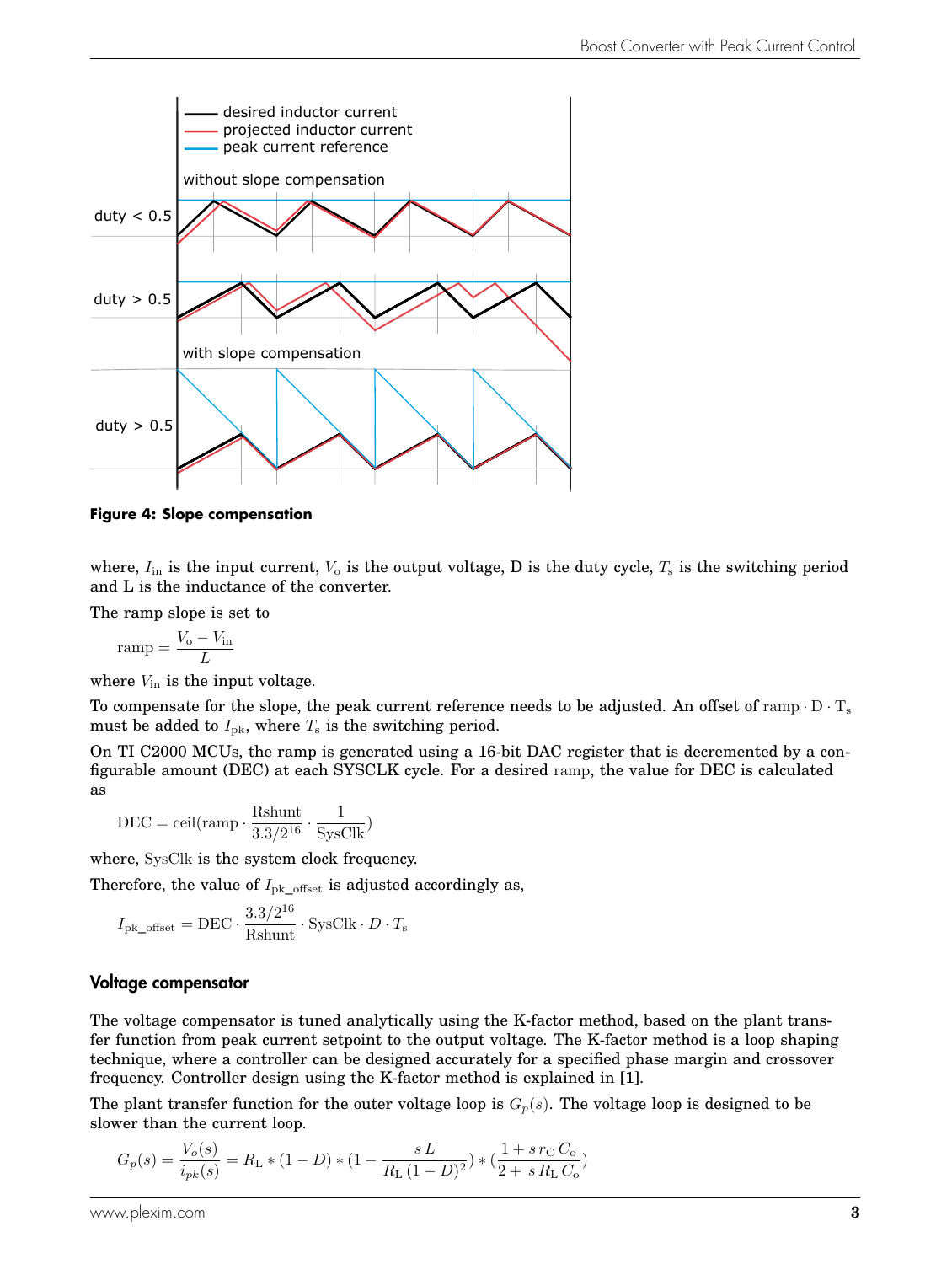where,  $R_{\rm L}$  is the load resistance,  $C_{\rm o}$  is the output capacitance and  $r_{\rm C}$  is the ESR of the output capacitance.

For a desired crossover frequency  $\omega_c$ , the required phase boost ( $\phi_{\text{boost}}$ ) is calculated as:

$$
\phi_{\text{boost}} = \text{PM} - \phi_{\text{sys}} - 90^{\circ}
$$

where,  $\phi_{\rm sys}$  is the phase of the system and PM is the desired phase margin.

If the required phase boost is smaller than  $90^{\circ}$ , a Type II controller is used.

The transfer function of a Type II controller is:

$$
G_{\rm c}(s) = \frac{K_{\rm c}}{s} \frac{1 + \frac{s}{\omega_z}}{1 + \frac{s}{\omega_p}}
$$

where  $K_c$  is the gain of the controller,  $\omega_z$  is the location of the zero and  $\omega_p$  is the location of the pole. The values of k,  $\omega_z$  and  $\omega_p$  are calculated from the following expressions:

$$
k = \tan\left(\frac{\phi_{\text{boost}}}{2} + 45^{\circ}\right); \ \omega_z = \frac{\omega_z}{k}; \ \omega_p = k \cdot \omega_z
$$

$$
\frac{1}{K_c} = \text{abs}\left(\frac{1}{j\omega_c} \cdot \frac{1 + \frac{1+j\omega_c}{\omega_z}}{1 + \frac{J\omega_c}{\omega_p}} \cdot G_p(j\omega_c)\right)
$$

#### Configuring TI C2000 Target library components

The controller in Fig. [3](#page-2-1) contains several components from the TI C2000 Target library.

• **Peak Current Controller:** The main TI C2000 target component used in the model is the peak current controller (PCC) block. This component implements peak current control with slope compensation.

Internally, the PCC block makes use of multiple MCU peripherals, as shown in Fig. [5.](#page-4-0) The first component is a DAC that provides a peak current set-point including ramp, for controlling the inductor current. The second is a comparator (COMP); the current sensed via the MOSFET source pin in Fig. [2](#page-2-0) is fed to the comparator, which is then compared to the peak current reference provided by the DAC. The output of the COMP block is fed to the third component, which is the PWM generator. The PWM generator generates the PWM waveforms at a frequency of 100 kHz.

<span id="page-4-0"></span>

**Figure 5: Peak current controller schematic**

To prevent the turn-on transient currents from triggering the peak current controller, leading edge blanking time is applied. When leading edge blanking time is applied, the first turn-on transient peak is ignored, and the duty cycle will continue to increase until the sensed inductor current exceeds the desired peak current reference value.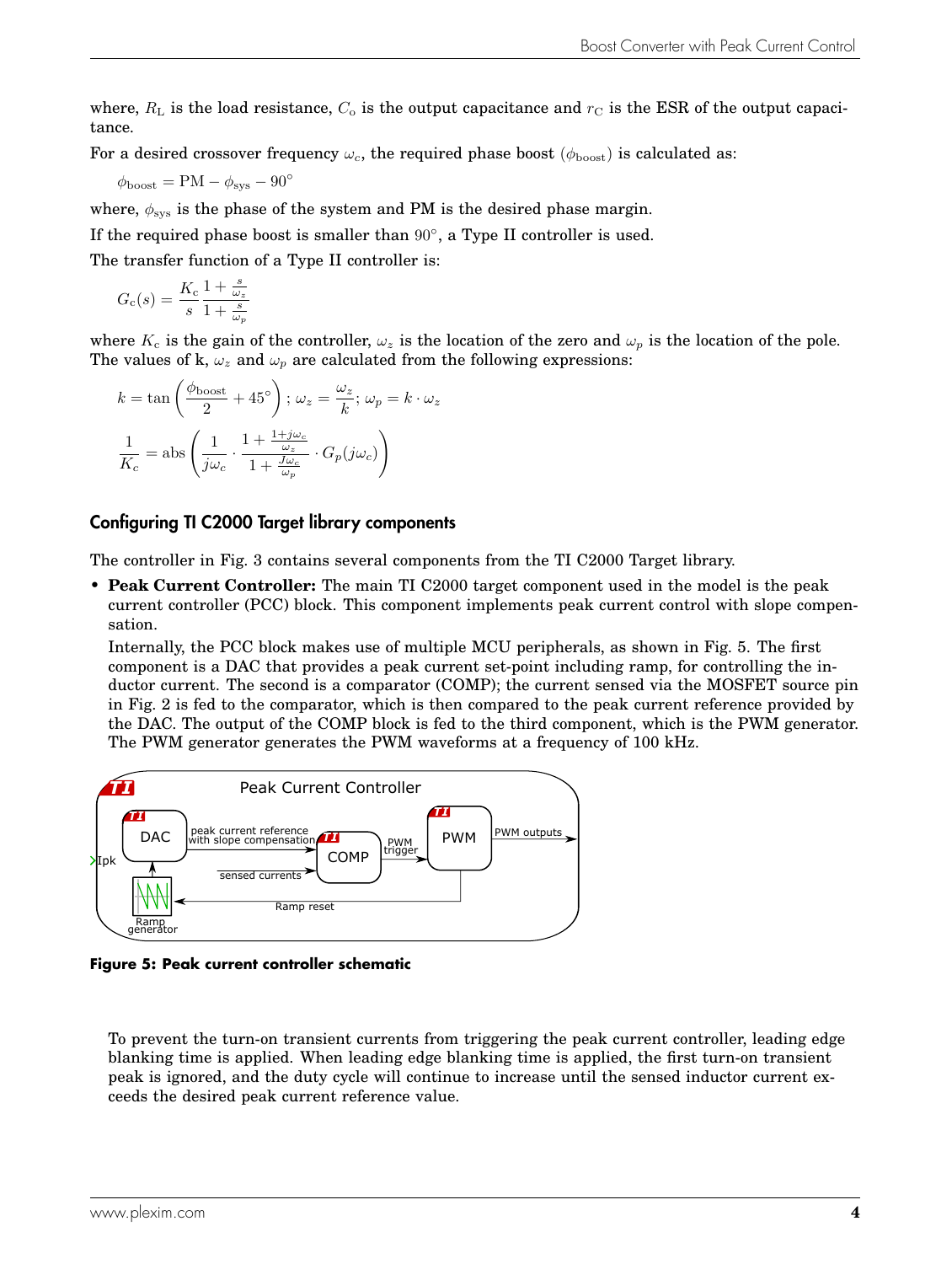- **ADC:** The measurements of the output voltage are captured by the ADC block of the TI C2000 Target component library. Scaling and offset factors are provided to each channel via the parameter window of the ADC block in order to convert the detected analog voltage into values with physical units to be used for the control algorithm. The **ADC unit** parameters can be modified according to the available resources of different MCUs. The control task is executed once the last ADC channel is converted. This is configured by connecting the Task output of the ADC to the Control Task Trigger block from the TI C2000 Target component library.
- **Powerstage Protection:** The Powerstage Protection block implements an interlock, which is a safety mechanism, to enable or disable all the PWM outputs on the target device. The PWM outputs are disabled unless there is a logical low to high transition on the input signal, labeled en. This prevents the PWM signals from becoming active as soon as the code is executed on the target, thereby ensuring safe operation. For more details, please browse the **Help** section of this block.

## **3 Simulation**

Run the simulation as provided to observe the results from the closed-loop simulation with peak current mode control with output voltage regulation. The PWM signals, inductor current and output voltage measurements can be viewed using the scope found in the "Plant" subsystem. The output voltage measurements can be viewed from the scope in the "Controller" subsystem as well. The output voltage reference is set to 50 V from the "Controller" subsystem.

The PWM signals, inductor current and output voltage measurements for an offline closed-loop simulation are shown in Fig. [6.](#page-5-0)

<span id="page-5-0"></span>

**Figure 6: PWM, inductor current and output voltage waveforms for an offline closed-loop simulation**

From the "Controller" subsystem, flip the manual switch "Sw" to the sum block to operate the model in open-loop, with the peak current reference determined analytically. The peak current value and the offset are calculated in the initialization commands window.

In addition to running the demo model in an offline mode on a computer, the "Controller" subsystem can be directly converted into target specific code for the TI LaunchPads. The model is configured by default for a TI 28379D LaunchPad [\[4\]](#page-6-2), but TI 280049 LaunchPad [\[3\]](#page-6-3) is supported as well. Refer to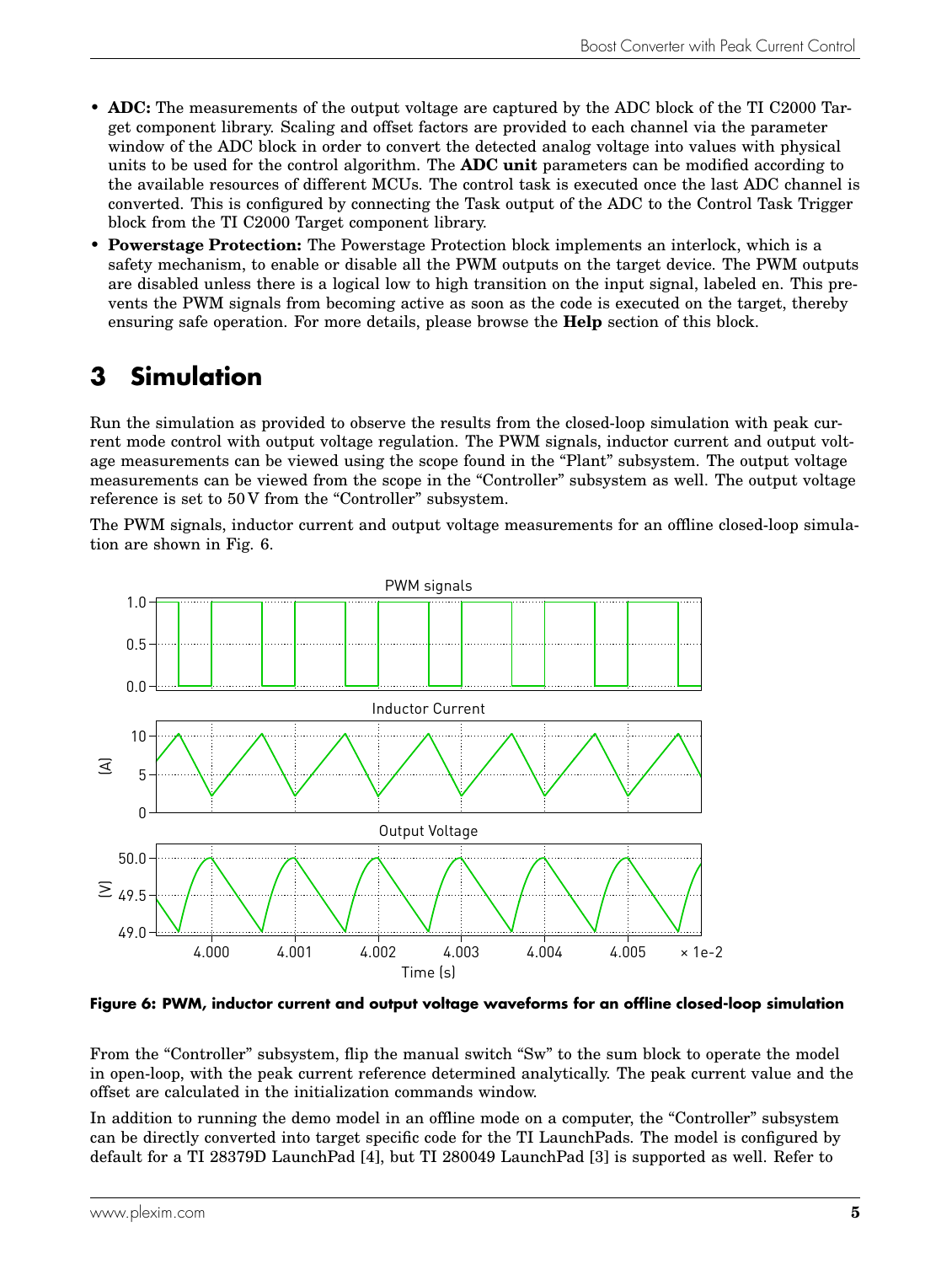"Quick Start" section of the TI C2000 Target Support User Manual [\[5\]](#page-6-4) for detailed step-by-step instructions.

# **4 Conclusion**

This model demonstrates a boost converter with peak current mode control that supports embedded code generation for TI C2000 MCUs.

## **References**

- <span id="page-6-1"></span>[1] Videos on K-factor controller design by Dr. Raja Ayyanar. Click to access online: [k-factor control design method: part 1](https://www.youtube.com/watch?v=ExFV-CPevmU) [k-factor control design method for dc dc part2](https://www.youtube.com/watch?v=RmREot5DUtk)
- <span id="page-6-0"></span>[2] NPTEL lectures from Indian Institute of Science, Bangalore. Click to access online: [Slope compensation for current control](https://youtu.be/b3e0RTWt4W0)
- <span id="page-6-3"></span>[3] TI C2000 Piccolo MCU F280049C LaunchPad Development Kit URL: [http://www.ti.com/tool/LAUNCHXL-F280049C.](http://www.ti.com/tool/LAUNCHXL-F280049C)
- <span id="page-6-2"></span>[4] TI C2000 Delfino MCUs F28379D LaunchPad Development Kit, URL: [http://www.ti.com/tool/LAUNCHXL-F28379D.](http://www.ti.com/tool/LAUNCHXL-F28379D)
- <span id="page-6-4"></span>[5] PLECS TI C2000 Target Support User Manual, URL: [https://www.plexim.com/download/documentation.](https://www.plexim.com/download/documentation)